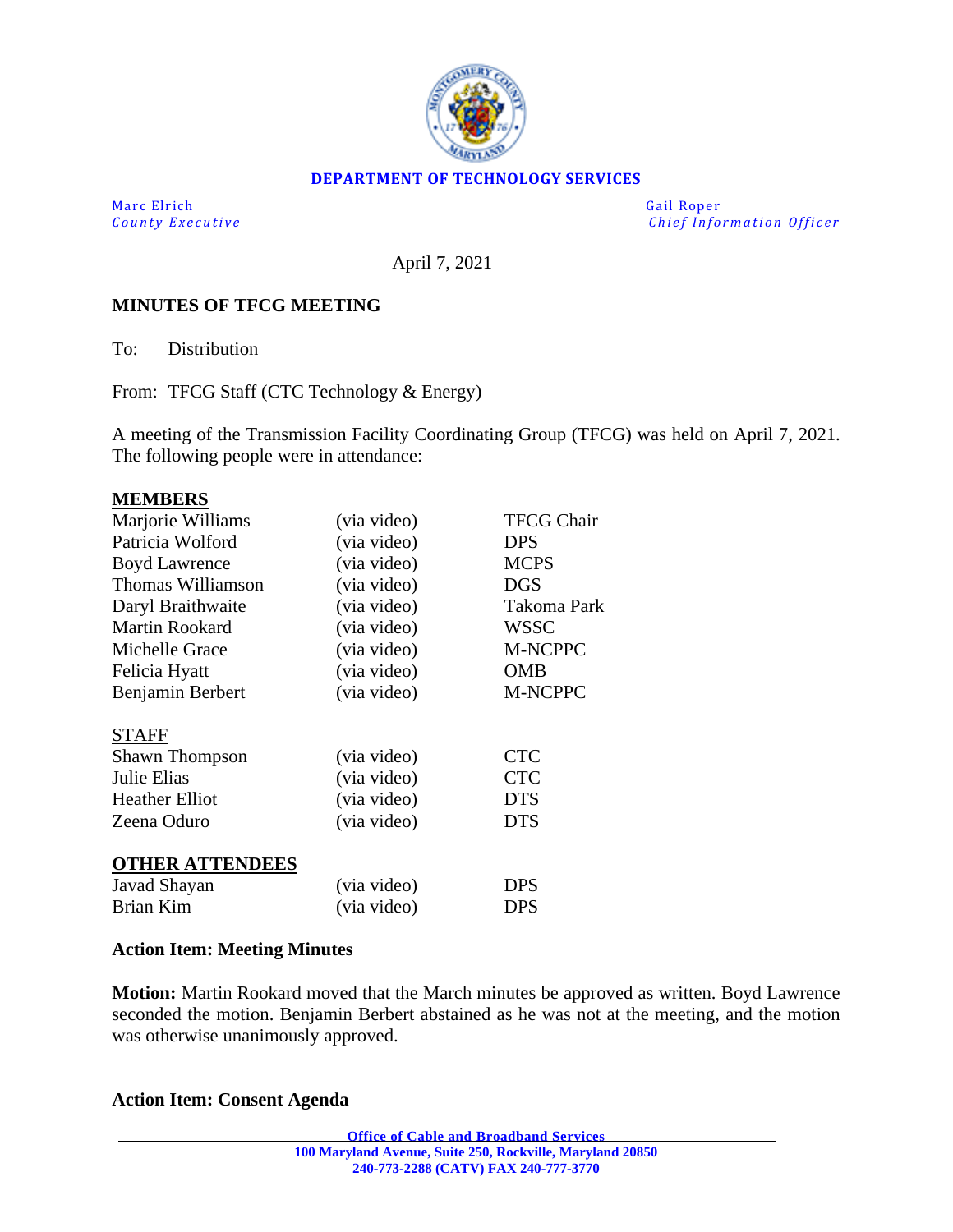Minutes of TFCG Meeting Held April 7, 2021 Page 2 of 7

# **Consent Agenda**

*1. Application Number:* 2020121333 *Type:* Minor Modification *Received (date):* 12/4/2020 *Revised:* 2/23/2021

*Revised:* 3/3/2021

*Applicant:* Crown Castle on behalf of Verizon Wireless *Site Name/Location:* Oakmont Monopole*/* 16801 Oakmont Ave, Gaithersburg *Zoning Standard:* IM-2.5 *Property Owner:* 16801 Oakmont Avenue LLC *Description:* Verizon Wireless proposes the installation of (3) panel antennas. *Tower Coordinator Recommendation:* Recommended. Recommendation subject to compliance with all applicable laws. [https://montgomerycountytfcg.s3.amazonaws.com/Applications/MC2020121333+Applic](https://montgomerycountytfcg.s3.amazonaws.com/Applications/MC2020121333+Application.pdf) [ation.pdf](https://montgomerycountytfcg.s3.amazonaws.com/Applications/MC2020121333+Application.pdf)

*2. Application Number:* 2021021377 *Type:* Minor Modification *Received (date):* 2/1/2021 *Revised:* 3/3/2021 *Revised:* 3/17/2021

*Applicant:* Jacobs on behalf of AT&T Wireless

*Full Corporate Name of the Facility Owner:* New Cingular Wireless PCS, LLC *Site Name/Location:* Educational Systems FCU*/* 15901 Frederick Rd, Rockville *Zoning Standard:* CRT-1.5 *Property Owner:* Montgomery County TCHRS FCU *Description:* Removing (3) existing ALU antennas and replacing with (3) new NNHH-65B-R4 Antennas. Removing (6) existing remote radio heads and replacing with (3) new B25/66 320W AHFIB Remote radio heads and (3) new B5 160W AHCA Remote radio heads. Installing (3) new B12/14/29 370 AHLBBA remote radio heads. *Tower Coordinator Recommendation:* Recommended. Recommendation is subject to compliance with all applicable laws. [https://montgomerycountytfcg.s3.amazonaws.com/Applications/MC2021021377+Applic](https://montgomerycountytfcg.s3.amazonaws.com/Applications/MC2021021377+Application.pdf)

[ation.pdf](https://montgomerycountytfcg.s3.amazonaws.com/Applications/MC2021021377+Application.pdf)

*3. Application Number:* 2021021389 *Type:* Minor Modification *Received (date):* 2/9/2021 *Revised:* 2/18/2021

*Revised:* 3/12/2021

*Applicant:* Advantage Engineers on behalf of T-Mobile *Site Name/Location:* Park Montgomery Apts*/* 8860 Piney Branch Rd, Silver Spring *Zoning Standard:* R-H *Property Owner:* Park Montgomery Limited Prtnrshp *Description:* Install equipment inside existing RAC 35 enclosure on rooftop and install power upgrade.

*Tower Coordinator Recommendation:* Recommended. Recommendation is subject to compliance with all applicable laws.

[https://montgomerycountytfcg.s3.amazonaws.com/Applications/MC2021021389+Applic](https://montgomerycountytfcg.s3.amazonaws.com/Applications/MC2021021389+Application.pdf) [ation.pdf](https://montgomerycountytfcg.s3.amazonaws.com/Applications/MC2021021389+Application.pdf)

*4. Application Number:* 2021021393 *Type:* Minor Modification *Received (date):* 2/16/2021 *Revised:* 3/24/2021

*Applicant:* Jacobs on behalf of AT&T Wireless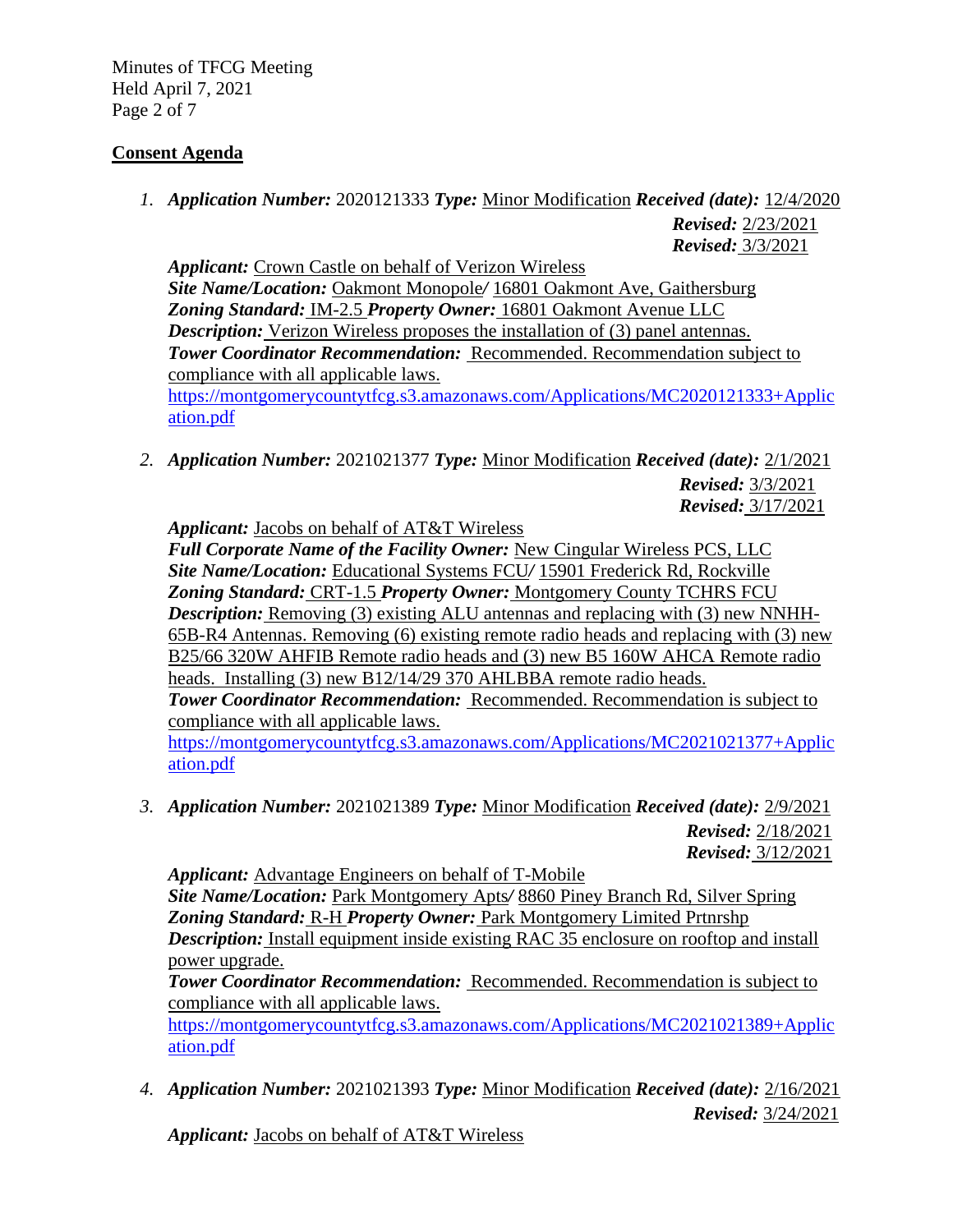Minutes of TFCG Meeting Held April 7, 2021 Page 3 of 7

> *Full Corporate Name of the Facility Owner:* New Cingular Wireless PCS, LLC *Site Name/Location:* Classic Residence*/* 8100 Connecticut Ave, Chevy Chase *Zoning Standard:* R-10 *Property Owner:* SNH CCMD Properties LLC

*Description:* Relocate AT&T's existing Beta sector. Swap (3) antennas (1) per sector and (6) Radio units (2) per sector. Proposed Antenna Model: (3) Commscope NNHH-65C-R4 Proposed Radio Units Model: (3) Nokia AirScale RRH 4T4R B5 160W AHCA and (3) Nokia B14/12/29 Triband RRH AHLBBA

*Tower Coordinator Recommendation:* Recommended. Recommendation is subject to compliance with all applicable laws.

[https://montgomerycountytfcg.s3.amazonaws.com/Applications/MC2021021393+Applic](https://montgomerycountytfcg.s3.amazonaws.com/Applications/MC2021021393+Application.pdf) [ation.pdf](https://montgomerycountytfcg.s3.amazonaws.com/Applications/MC2021021393+Application.pdf)

*5. Application Number:* 2021021394 *Type:* Minor Modification *Received (date):* 2/17/2021 *Revised:* 3/1/2021 *Revised:* 3/12/2021

*Applicant:* Site Link Wireless on behalf of T-Mobile

*Site Name/Location:* Montgomery Towers*/* 415 Silver Spring Ave, Silver Spring *Zoning Standard:* R-10 *Property Owner:* Montgomery Towers LLC **Description:** This is an existing rooftop site with a height of 57'. T-Mobile proposes to modify their existing installation by removing and replacing (6) antennas at the 83' RAD. The proposed new antennas will be  $(3)$  Ericsson AIR 6449 B41  $(33.1"x20.6"x8.6")$  and (3) RFS APXVAALL24\_43-U-NA20 (95.9"x24.0"x8.5"). They will also remove (3) and install (6) RRU's: (3) 4449 B71+B85 and (3) 4415 B25. They will install (2) cabinets. *Tower Coordinator Recommendation:* Recommended. Recommendation is subject to compliance with all applicable laws.

[https://montgomerycountytfcg.s3.amazonaws.com/Applications/MC2021021394+Applic](https://montgomerycountytfcg.s3.amazonaws.com/Applications/MC2021021394+Application.pdf) [ation.pdf](https://montgomerycountytfcg.s3.amazonaws.com/Applications/MC2021021394+Application.pdf)

*6. Application Number:* 2021021396 *Type:* Minor Modification *Received (date):* 2/19/2021 *Revised:* 2/22/2021 *Revised:* 3/1/2021

*Applicant:* General Dynamics on behalf of AT&T Wireless *Full Corporate Name of the Facility Owner:* New Cingular Wireless PCS, LLC *Site Name/Location:* Wentworth House*/* 5411 McGrath Blvd, N Bethesda *Zoning Standard:* CR-4.0 *Property Owner:* LCOR North Bethesda Residential One, LLC

*Description:* AT&T to add an emergency self-contained diesel generator.

*Tower Coordinator Recommendation:* Recommended. Recommendation is subject to compliance with all applicable laws.

[https://montgomerycountytfcg.s3.amazonaws.com/Applications/MC2021021396+Applic](https://montgomerycountytfcg.s3.amazonaws.com/Applications/MC2021021396+Application.pdf) [ation.pdf](https://montgomerycountytfcg.s3.amazonaws.com/Applications/MC2021021396+Application.pdf)

Tower Committee received comments from a resident of the county concerning item #5 on the consent agenda, application #2021021394. The comments from the resident were focused on issues concerning RF emissions. For the last year and a half, the Tower Coordinator has requested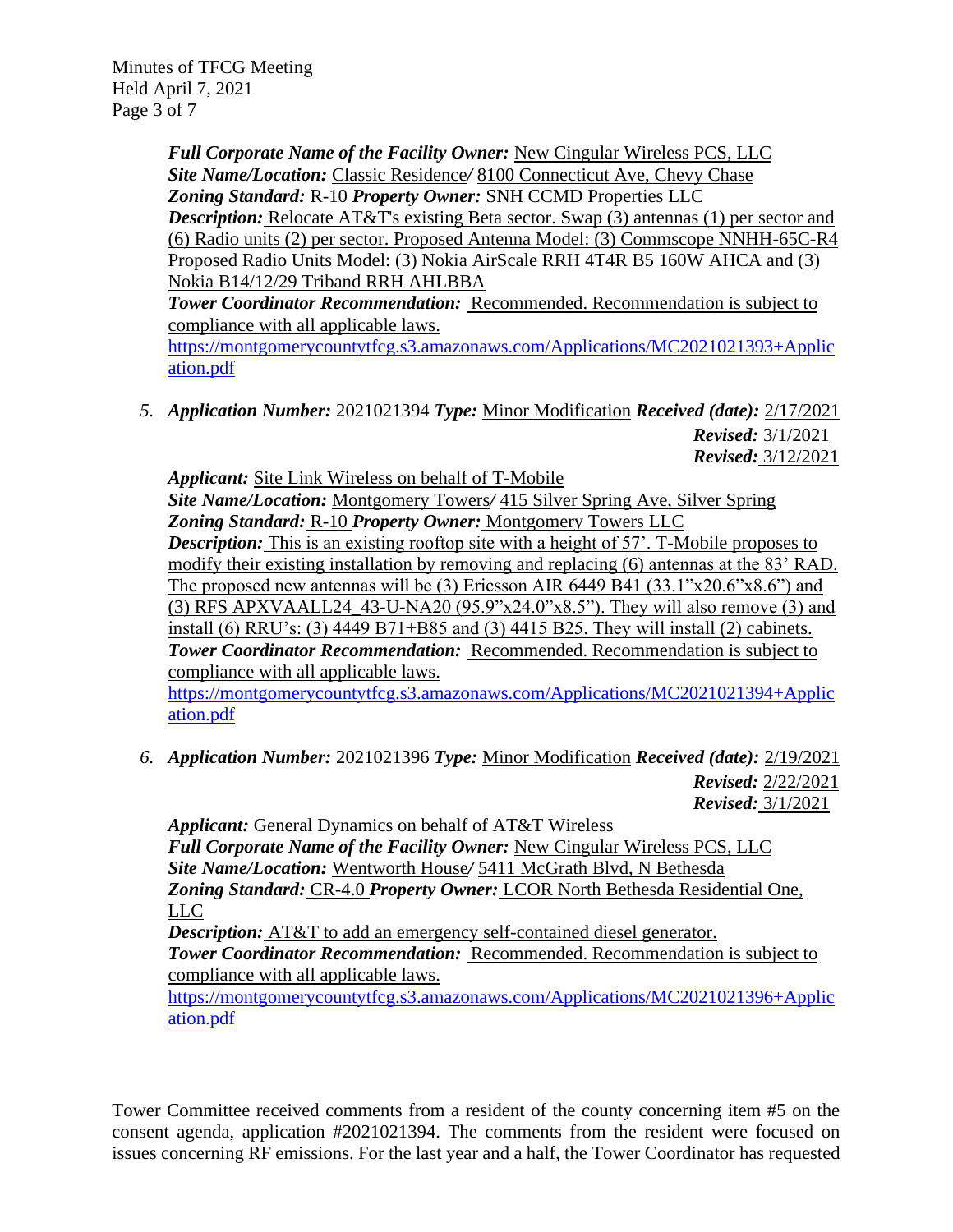Minutes of TFCG Meeting Held April 7, 2021 Page 4 of 7

that applicants submit an RF report when an application is not categorically excluded. Submitting this report is not a requirement by the County, and in many cases the industry gives us resistance. The comments received from the resident were in line with similar comments received over the last year and a half concerning these reports. In the report, the exact make and model of an antenna is not always used for making the predictive model. For these building sites, frequently there are many colocations of carriers on the same rooftop. When one company is putting together the report, they may not have the proprietary information for other carriers on the same rooftop. When they do not have that information, they will use their best knowledge of the industry standard, but it may not be the exact make and model. In this case, because the proposed antenna is brand new, they do not have the exact specifications for this and so the company making the report used a similar antenna model to create their RF environment model for this application.

When the Tower Coordinator is reviewing these reports, we consider what the application is required to demonstrate per the County's regulations. The regulations ask the applicant to provide a description of any steps that have been or will be taken to prevent the aggregate RF from exceeding exposure limits. When we compare the report with these assumptions to what the regulations ask for, we feel the applicant has met the requirement of providing an explanation, which is why you see a recommendation from the Tower Coordinator. The resident's comments asked about the estimated information, but we find that even with the assumptions made by the applicant in the report, the report satisfies the requirements of the County.

Debbie Spielberg asked why we would feel comfortable recommending an application with theoretical data included. Shawn Thompson explained that these reports are put together prior to the installation work being done and are predictive in nature. The report describes its methodology and notes the assumptions being made. One such assumption is for equipment from other carriers. It notes that they are not certain of the information and so will put in place a setup that is understood to be typical of the other carrier to approximate the RF emissions from the other carrier. This would be used to create the overall model of the RF environment. Shawn Thompson explained that the FCC talks about this report and that it is meant to be an approximation to determine where signs and barriers need to go, and outlines that the methodology to create this report is such that you should be able to use the report to place signs on site and will catch any areas that would exceed exposure limits.

Shawn Thompson mentioned that the comments received from the resident explained that the carrier is using these assumptions in this model to under count antennas on top of the building to simulate compliance. When reviewing the report, we see reasonable assumptions and ones that are allowed by the County. As an RF Engineer, we look at these reports differently than a layperson. The antennas in question are highly directional. It is very rare that an antenna from one carrier is going to influence another antenna. So even if the count is slightly off, it would not impact the signs needed to be posted for the proposed work.

Shawn Thompson confirmed that even though the information in the report is not specific, it is based on reasonable assumptions and is still recommended to the committee. To bring the site into compliance, the carrier may be required to put in place mitigation measures such as locks restricting access to the site, signs that alert laypeople and occupational workers to the hazard, and barriers. While there may be areas that are over the limits, they take these measures to prevent people from walking in front of those areas. We ask ourselves "have they provided an explanation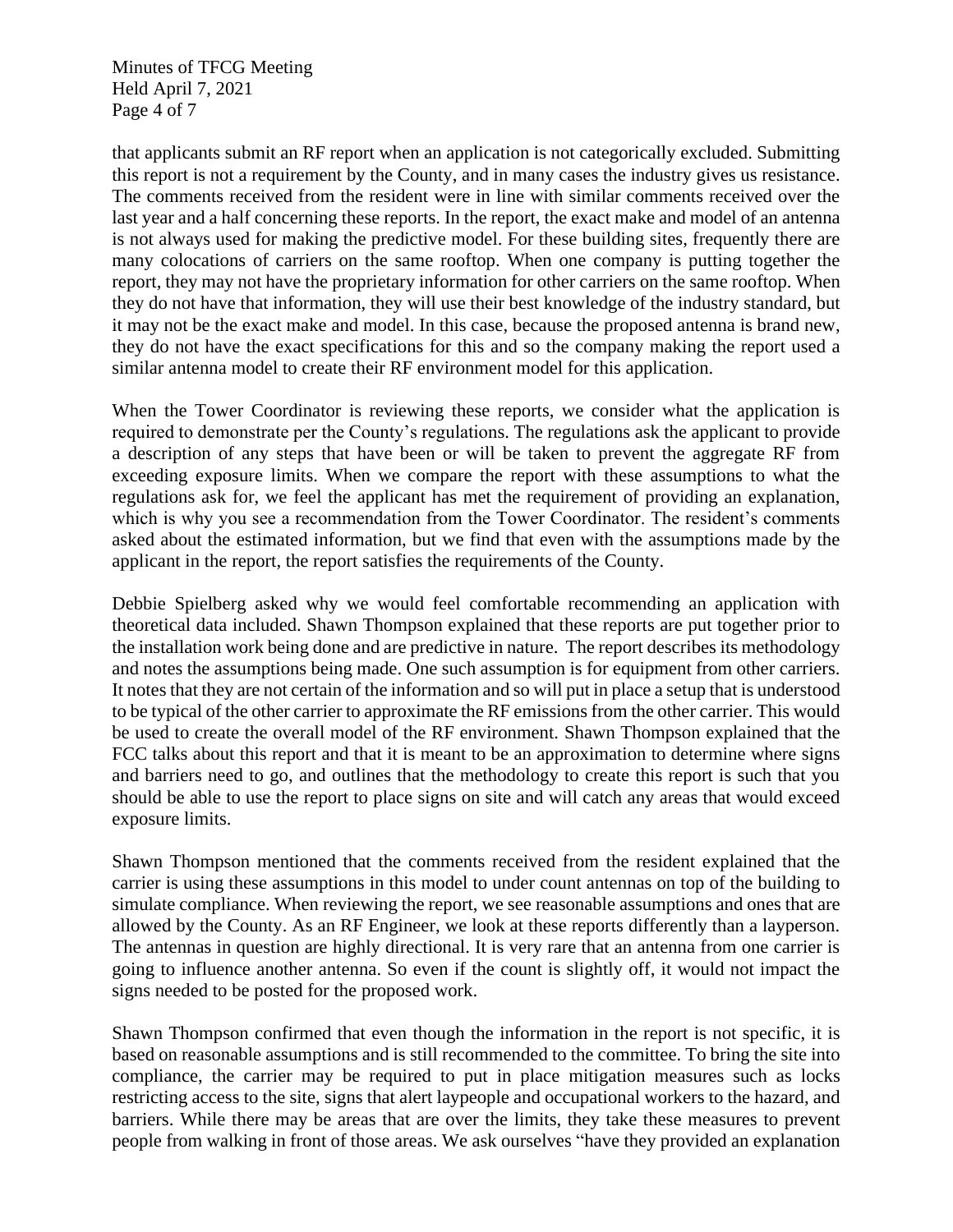Minutes of TFCG Meeting Held April 7, 2021 Page 5 of 7

of what needs to be done as per the FCC to mitigate access to areas of exposure?" We believe this has been done.

Debbie Spielberg asked if the mitigation measures are ever verified after the installation. Margie Williams did not want to speak on behalf of DPS asserting what they do or do not check or if they are checking the signage after installation. Patricia Wolford noted that this would fall under the building permit inspection and might be conducted by a 3rd party inspector. Debbie Spielberg asked if a condition would be put on the application for DPS to check. Margie Williams was uncomfortable recommending on the condition that DPS be required to do a survey or RF check that they may or may not have the capability to perform. It was agreed to recommend the application on the condition that the applicant must submit a picture back to the TFCG of the signage on the building and the antennas installed once the installation is built, and Shawn Thompson summarized the language to be included in the recommendation: "Because the RF reports submitted with the application notes that a similar antenna was used for the RF emissions simulation, this application is recommendation on the condition that the service provider, within 30 days of installation, will provide photo evidence that the correct antenna models as were proposed have been installed, and that the signs and barriers are installed as per the FCC's requirements."

Daryl Braithwaite noted that the committee's vote did not depend on it, but that it would be nice to have a DPS staff member walk the committee through the verification steps they take in their inspection. Margie Williams agreed it would be helpful to know what inspections may or may not be happening. She also noted that we have been working on possible changes to the TFCG regulations for the past 6 months that would help address these concerns, though nothing had yet been drafted.

Margie Williams moved agenda item #5 to the regular agenda, and asked if the committee had further questions on the other applications on the consent agenda. Martin Rookard moved to recommend the consent agenda with the exception of item #5. Thomas Williamson seconded the motion. The motion was unanimously approved. Felicia Hyatt abstained from voting on consent agenda item #2.

## **Regular Agenda:**

Martin Rookard moved to approve the application moved from the consent agenda to the regular agenda (#2021021394), with the conditions as outlined by Shawn Thompson. Thomas Williamson seconded the motion. The motion was unanimously approved.

## **Previously TFCG-Recommended Application for Reconsideration**

*1. Application Number:* 2020051165 *Type:* Minor Modification *Received (date):* 5/20/2020

*Revised*: 5/26/2020 *Revised:* 11/11/2020 *Revised:* 3/5/2021

*Applicant:* Advantage Engineers on Behalf of T-Mobile *Site Name/Location:* Takoma Business Center*/* 6930 Carroll Ave, Takoma Park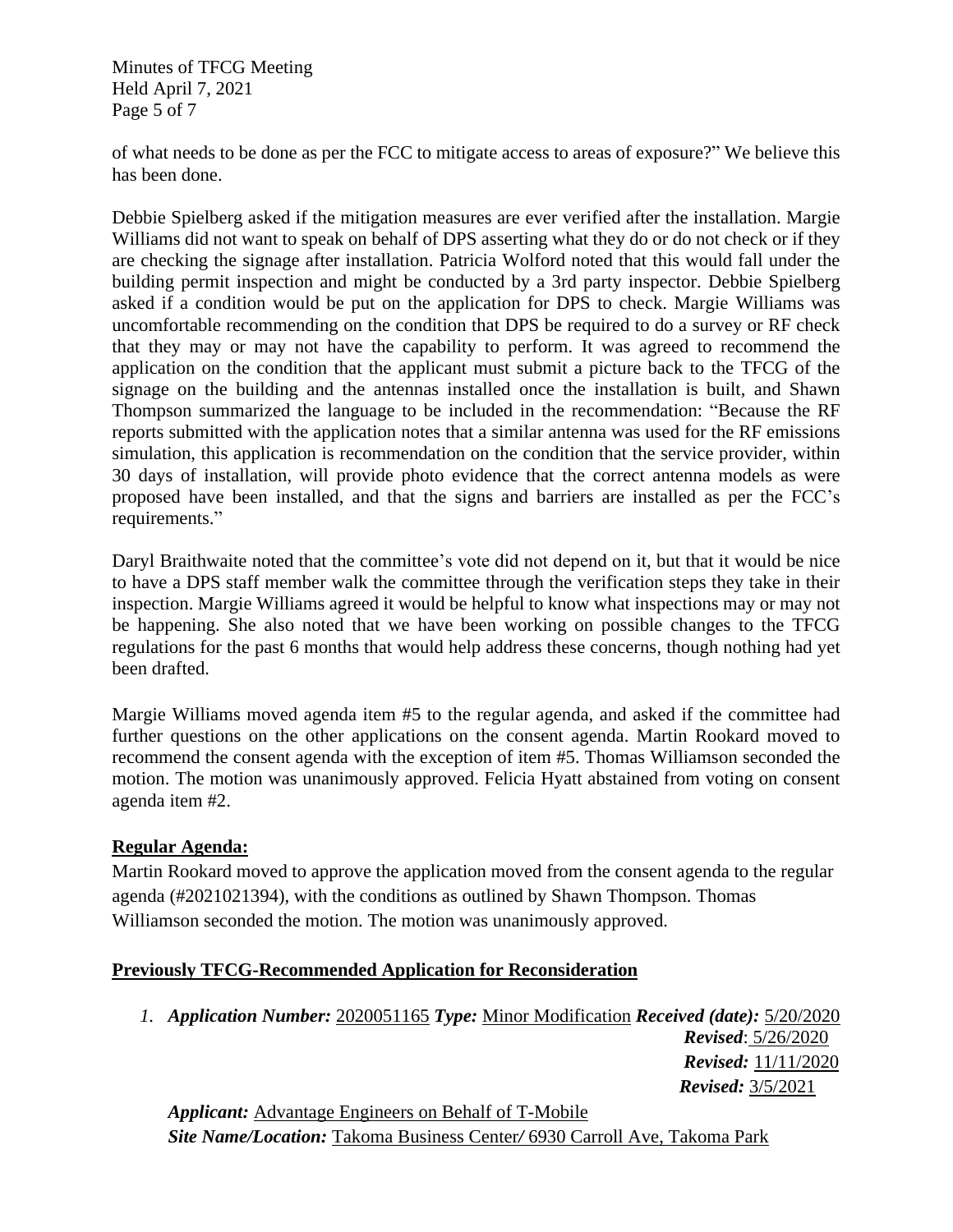Minutes of TFCG Meeting Held April 7, 2021 Page 6 of 7

> *Zoning Standard:* CRT-1.5 *Property Owner:* Takoma Business Center LLC *Description:* Remove and replace three antennas. Add three RRHs at 110' on an existing 110' building. *Tower Coordinator Recommendation:* Recommended. Recommendation is subject to compliance with all applicable laws.

> [https://montgomerycountytfcg.s3.amazonaws.com/Applications/MC2020051165+Applic](https://montgomerycountytfcg.s3.amazonaws.com/Applications/MC2020051165+Application+1.pdf) [ation+1.pdf](https://montgomerycountytfcg.s3.amazonaws.com/Applications/MC2020051165+Application+1.pdf)

As there were new committee members Marjorie Williams asked Shawn Thompson to summarize why the committee was reconsidering this application. Shawn Thomspon noted that reconsidering an application is unusual in the history of the TFCG. From June through November 2020, the TFCG received 29 applications that had the same antenna model or two antenna models, which were all recommended. In early December, we received an application that had different information, which led us to reconsider the applications. The original 29 listed the antenna output at 300 Watts, below 1000 Watts which is the threshold set by the FCC to categorically exclude an application from needing further reporting on the RF environment. The December application actually indicated a higher wattage. We reached out to the FCC to get the filing for the product, and found the output was in fact higher than what had been listed. At that time, we reached out to DPS to see what the status of these applications were in their process because they had already been recommended by our committee. Some had applied for permits and had received the permits already. DPS agreed that of these 29, any application which had not yet been issued a permit would be on hold until reconsidered by the TFCG, and those issued a permit would not have the permit finaled until the applications were corrected with correct output figure.

Shawn Thomspon clarified to the committee that changing the output figure would not change CTC's recommendation; either figure is an allowable figure. We contacted all applicants for these applications, and noted that three changes would be needed: 1) change the output figure in the application to the correct figure; 2) indicate that the application is not categorically excluded and check off that a routine environmental assessment was required instead; and 3) submit the RF report. The applicant has done these three things, we have reviewed it and found it is compliant and complete.

The committee received comments on this application as well, which were essentially a few asks: 1) that the DPS permit be revoked because the permit was based on inaccurate information; 2) the TFCG delay voting until onsite visit to the roof can be conducted to perform our own check; 3) the applicant provide information on why the errors were made and took several months to correct. CTC issued our recommendation at this time because in our review, we did not find any regulation that has not been met, so we issue our recommendation to the committee.

Marjorie Williams responded to the question of if the applicant needed to file a new application with DPS because they were incorrect, noting that DPS was comfortable moving forward with